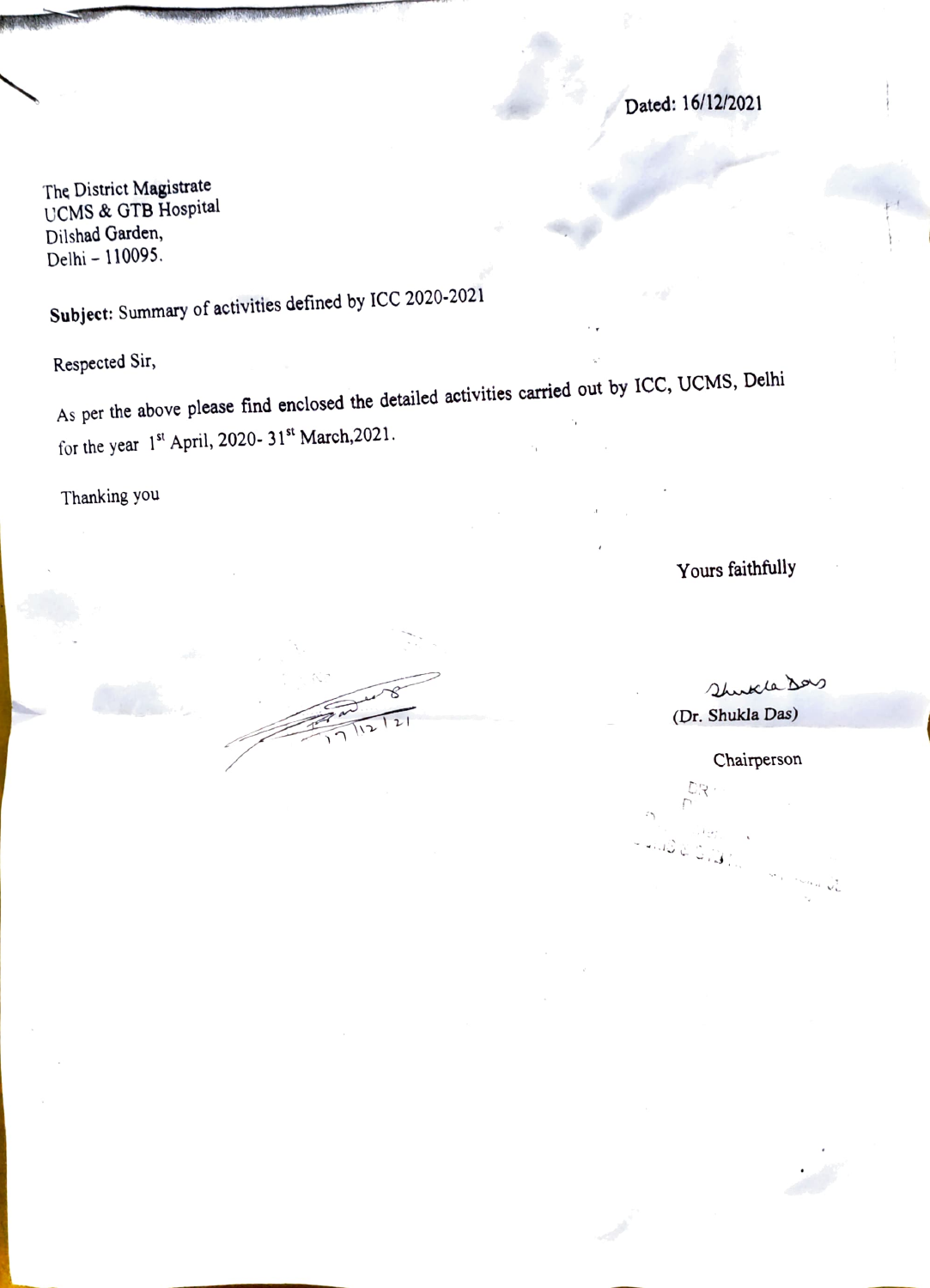## ANNUAL REPORT OF ICC:2019-2020

 $\hat{\phi}$  The ICC was constituted on March 2014 as per the Notification Act 2013, Gazette India The action group of ICC consists of the following members:

Dr.Shukla Das **Presiding Officer** 

Dr. Anil Kohli Member

Dr. Chander Grover **Member** 2004

Mrs Paramjeet Member NGO

Student Members:

 $A \times \sqrt{1/A}$ 

Dr Shambhavee (Senior Resident PSM)

Dr Neha Talwar (PhD Scholar)

As per MCI requirement ICC was included in the Disciplinary Resource Committee /Anti –Ragging Committee by the Principal in. 2020. According to the Gazette Notification Act 2013 the ICC displayed various posters projecting

## The ICC members have addressed various issues regarding the safety of women employees and students at the work place:

- In the year 2020 ( $3^{rd}$  February), first year MBBS students (2020)were addressed regarding the functioning of ICC and issues related to Gender based violence during foundation course in online mode Gender Sensitization o
- pm online
	- Gender related nominations were received from the following student under Gender Champion Club:<br>(Sukul Khanna, Divya Garg, Surabhi Khanna, Shrey Chopra, Sweta Singh). Divya Garg has worked on (Sukul Khanna, Divya Garg, Surabhi Khanna, Shrey Chopper, Shrey Chopper, Shrey Chopper, Shrey Chopper, Shrey Chopper, Shrey Shrey Shrey Shrey Shrey Shrey Shrey Shrey Shrey Shrey Shrey Shrey Shrey Shrey Shrey Shrey Shrey Sh
- Under gender champion club undergraduates were invited to write a summary of activities for the award certification.  $\bullet$
- As per notification Act 2013, ICC, UCMS have submitted the annual records to the District Magistrate on<br>March 2020 March, 2020. d tevisda display o

worked on<br>Worked or

tim Conce from

х в андинутар

 $\cdot$   $\cdot$ 

 $(1,1)$   $(1,1)$ 

- a) Number of complaints of sexual harassment received in the year (2019-2020): 0<br>b) Number of complaints disposed off during the year( 2019-2020): 0
- 
- c) Number of cases pending for more than ninety days: None
- d) Number of workshops or awareness programme against sexual harass ment carried out:01
- 

 $(11.1)$ 

(Salah Kha

sumber of v

 $1$ 

揣

ł)

푞

 $(1)$